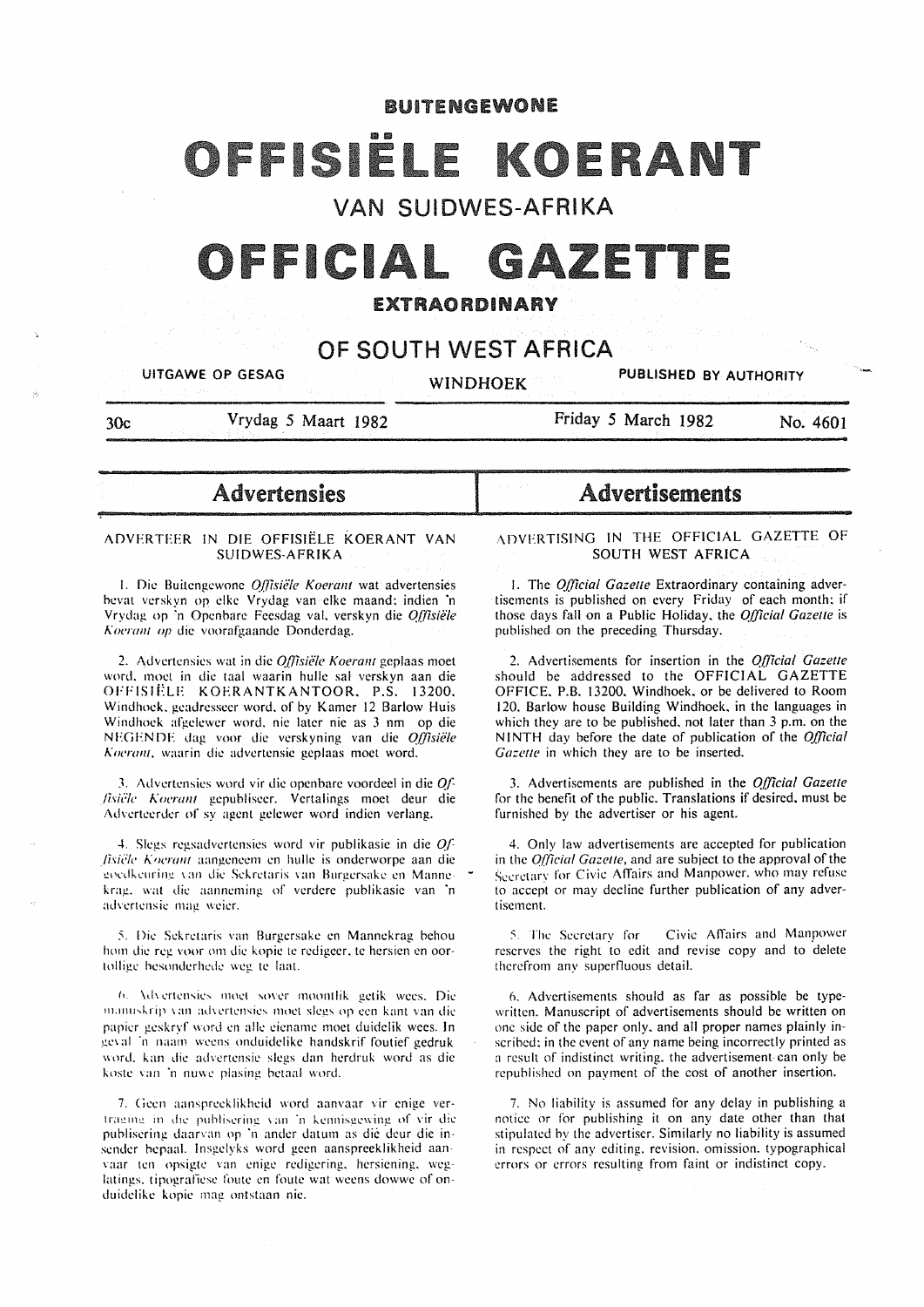8. Die in sender word aanspreeklik gehou vir enige skadevergoeding en koste wat voortvloei uit enige aksie wat weens die publisering. hetsy met of sonder enige weglating. foute. onduidelikhede of in watter vorm ook al. van 'n kennisgewing teen die Administrateur-generaal ingestel word.

9. Die jaarlikse intekengeld op die *Offisiële Koerant* is R 12.50 posvry in hierdie Gebied en die Republiek van Suid-Afrika. verskrygbaar by die here Die Suidwes-Drukkery Beperk. Posbus 2196. Windhoek. Oorsese intekenaars moet posgeld vooruitbetaal. Enkel eksemplare van die *Offisiële 1\oerant is* verkrygbaar van die here Die Suidwes-Drukkery Beperk. Posbus 2196. Windhoek. teen 30c per eksemplaar. Eksemplare word vir slegs twee jaar in voorraad gehou.

10. Die koste vir die plasing van kennisgewings is soos volg en is betaalbaar by wyse van tjeks. wissels. pos- of geldorders.:

#### LYS VAN VASTE TARIEWE

| Gestandaardiseerde kennisgewings                                                                               | Tarief per   |
|----------------------------------------------------------------------------------------------------------------|--------------|
| <b>10 多少的复数形式 / 程序集</b>                                                                                        | plasing<br>R |
| .<br>Personalizado en el este en la case de la sua la casa de la casa de la casa de                            |              |
|                                                                                                                | R3.25        |
|                                                                                                                | 6.00         |
|                                                                                                                | 5.00         |
| Boedelwettekennisgewings: Vorms J. 297, J. 295, J.                                                             |              |
|                                                                                                                | 2.00         |
| Derdeparty-assuransie-eise om skadevergoeding                                                                  | 2.50         |
| Insolvensiewet- en maatskappywettekennis-                                                                      |              |
| gewings: J. 28, J. 29, Vorms 1 tot 9                                                                           | 4.00         |
|                                                                                                                |              |
|                                                                                                                |              |
| L.W. - Vorms 2 en 6 - bykomstige verkla-<br>rings volgens woordetaltabel, toegevoeg tot die<br>basiese tarief. |              |
|                                                                                                                |              |
| Naamsverandering (vier plasings)<br>Naturalisasiekennisgewings (insluitende 'n her-                            | 25.00        |
| Onopgeëiste geld $-$ slegs in die buitengewone Of-<br>fisiële Koerant, sluitingsdatum 15 Januarie (per in-     | 2.00         |
| skrywing van "naam, adres en bedrag")                                                                          |              |
|                                                                                                                | 0.80<br>5.00 |
| Slumopruimingshofkennisgewings, per perseel                                                                    | 4.00         |
| Verlore lewensversekeringspolisse                                                                              | 2.00         |
|                                                                                                                |              |
|                                                                                                                |              |
| Nie gestandaardiseerde kennisgewings                                                                           |              |
| Maatskappykennisgewings:                                                                                       |              |
| Kort kennisgewings: Vergaderings, besluite,<br>aanbod van skikking, omskepping van maat-                       |              |

| aanbod van skikking, omskepping van maat-<br>skappy, vrywillige likwidasies, ens.: sluiting<br>van oordrag van lederegisters en/of verklarings | 11.00 |
|------------------------------------------------------------------------------------------------------------------------------------------------|-------|
|                                                                                                                                                |       |
| Dranklisensie kennisgewings (in buitengewone Of-<br>fisiële koerante, t.w. Junie/Tvl. Novem-                                                   |       |
| ber/Kaap, Januarie/OVS., April/Natal) per                                                                                                      |       |
|                                                                                                                                                | 7.00  |
| Verklaring van dividende met profytstate, notas in                                                                                             |       |
|                                                                                                                                                | 25,00 |
| Lang kennisgewings: Oordragte, veranderings met                                                                                                |       |
| betrekking tot aandele of kapitäal, aftossings,                                                                                                |       |
| besluite, vrywllige likwidasies                                                                                                                | 37.00 |
| Handelsmerke in Suidwes Afrika                                                                                                                 | 11.00 |
| Likwidateurs en ander aangesteldes se kennisge-                                                                                                |       |
|                                                                                                                                                | 7.00  |

8. The advertiser will be held liable for all compensation and costs arising from any action which may be instituted against the Administrator-General as a result of the publication of a notice with or without any omission. errors. lack of clarity or in any form whatsoever.

9. The subscription for the *OIJicial Gazette* is R 12.50 per annum. post free in this Territory and the Republic of South Africa. obtainable from Messrs. The Suidwes-Drukkery Limited. P.O. Box 2196. Windhoek. Postage must be prepaid by overseas subscribers. Single copies of the *OIJicial Gazelle* may be obtained from The Suidwes-Drukkery. Limited. P.O. Box 2196. Windhoek. at the price of 30c per copy. Copies are kept in stock for only two years.

10. The charge for the insertion of notices is as follows and is payable in the form of cheques. bills. postal or money orders:

#### LIST OF FIXED TARIFF RATES

| Standardised notices and standard state of the Standard Standard Standard Standard Standard Standard Standard S                                                                                                                                     | Rate per              |
|-----------------------------------------------------------------------------------------------------------------------------------------------------------------------------------------------------------------------------------------------------|-----------------------|
| ครโดยชาวราง เดิร์<br>the construction of the control of the control of the control of the control of the control of the control of the control of the control of the control of the control of the control of the control of the control of the con | <i>insertion</i><br>R |
|                                                                                                                                                                                                                                                     | R3.25                 |
|                                                                                                                                                                                                                                                     | 6.00                  |
|                                                                                                                                                                                                                                                     | 5.00                  |
| Administration of Estates Acts notices: Forms J.                                                                                                                                                                                                    |                       |
| Third party insurance claims for compensation.                                                                                                                                                                                                      | 2.00<br>2.50          |
| Insolvency Act and Company Acts notices: J                                                                                                                                                                                                          |                       |
|                                                                                                                                                                                                                                                     | 4.00                  |
| ments according to word count table, added to<br>the basic tariff.<br>Change of name (four insertions)                                                                                                                                              | 25.00                 |
| Naturalisation notices (including a reprint for the                                                                                                                                                                                                 |                       |
| Unclaimed moneys $-$ only in the extraordinary<br>Official Gazette, closing date 15 January (per en-                                                                                                                                                | 2.00                  |
| try of "name, address and amount")                                                                                                                                                                                                                  | 0.80                  |
|                                                                                                                                                                                                                                                     | 5.00                  |
| Slum Clearance Court notices, per premises                                                                                                                                                                                                          | 4.00                  |
|                                                                                                                                                                                                                                                     | 2.00                  |
| Non-standardised notices                                                                                                                                                                                                                            |                       |
| Company notices:                                                                                                                                                                                                                                    |                       |
| Short notices: Meetings, resolutions, offer of                                                                                                                                                                                                      |                       |

| windings-up: closing of transfer or members'<br>registers and/or declaration of dividends      | 11.00 |
|------------------------------------------------------------------------------------------------|-------|
| Liquor Licence notices (in extraordinary Gazettes,<br>viz. June/Tyl. November/Cape.            |       |
| January/O.F.S., April/Natal), per bilingual                                                    |       |
|                                                                                                | 7.00  |
| Declaration of dividend with profit statements, in                                             |       |
|                                                                                                | 25.00 |
| Long notices: Transfers, changes in respect of<br>shares or capital, redemptions, resolutions, |       |
|                                                                                                | 37.00 |
| Frade marks in South West Africa                                                               | 11.00 |
| Liquidator's and other appointees' notices                                                     | 7.00  |

compromise. conversion of company. voluntary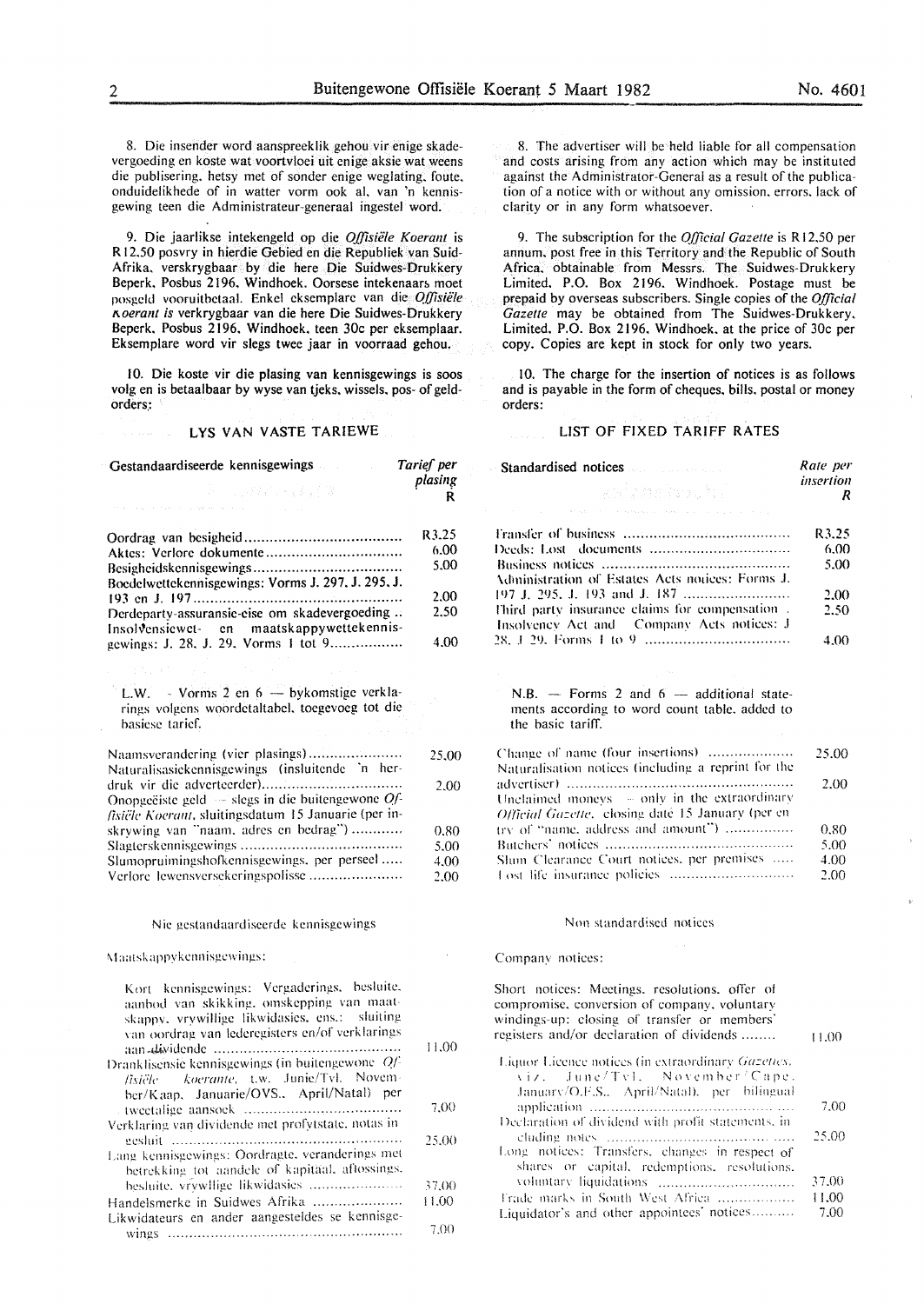Geregtelike en ander openbare verkope:

| and the state of the state of the      | 18.00 |
|----------------------------------------|-------|
| Openbare veilings, verkope en tenders: |       |
|                                        | 6.00. |
|                                        | 15.00 |
|                                        | 23.00 |

Orders van die Hof:

| Voorlopige en finale likwidasies of sekwe-    |                |
|-----------------------------------------------|----------------|
|                                               | 14.00          |
| Vertalings of veranderings in kapitaal, same- |                |
| smeltings, aanbod van skikking                | 37.00          |
| Geregtelike besture, kurator bonis en soort-  |                |
| gelyke en uitgebreide bevel nisi              | $37.00 \times$ |
|                                               | 4.00           |
| Tersydestellings en afwysings van petisies (J |                |
|                                               | 4.00           |

II. Die koste vir die plasing van advertensies, behalwe die kennisgewings wat in paragraaf 10 genoem word, is teen die tarief van 56c per em dubbelkolom. (Gedeeltes van 'n em moet as volle cm bereken word).

12. Geen advertensie word geplaas nie tensy die koste vooruithetaal is. Tieks, wissels, pos- en geldorders moet aan die Sckretaris. Burgersake en Mannekrag betaalbaar gemaak word.

Vorm/Form J 187

#### LIKWIDASIE- EN DISTRIBUSIEREKENING IN BESTORWE BOEDELS WAT TER INSAE LE

lngevolge artikel 35(5) van Wet 66 van 1965, word hierby kennis gegee dat duplikate van die likwidasie- en distribusierekenings (eerste en finale, tensy anders vermeld) in die boedels hieronder vermeld, in die kantore van die Meesters en Landdroste soos vermeld en gedurende 'n tydperk van 21 dac<sup>-</sup> (of korter of langer *indien spesiaal rermeld)* vanaf eemelde datums of vanaf datum van publikasie hiervan, as dit later is, ter insac le van alle persone wat daarby belang  $\mathbf{h}$  et .  $\mathbf{v}$ 

Indien hinne genoemde tvdperk geen besware daarteen by die betrokke Meesters ingedien word nie, gaan die eksekuteurs oor tot die uitbetalings ingevolge gemelde rekenings.

95/79 - RAPMUND Ernst Otto Klaus 220208 5015 10 5 Okahandja Okahandja Windhoek Barclays National Bank Limited Trustee Branch P.O. Box 460 Windhoek.

434/81 - SHER Abe 250505/5039/00/3 Oshakati Elvira Nila Sher (born Battinston) 280210/0024/00/6 Tsumeb Windhoek Barclays National Bank Limited Trustee Branch P.O. Box 460 Windhoek.

Sales in execution and other public sales:

| 그 사람들은 그 사람들은 아이들이 아니라 아이들이 아니라 아이들이 아니라 아이들이 아니라 아이들이 아니라 아이들이 아니라 아이들이 아니라 아이들이 아니라 아이들이 아니라 아이들이 아니라 아이들이 아니라 |
|------------------------------------------------------------------------------------------------------------------|
|                                                                                                                  |
|                                                                                                                  |
| -6.00                                                                                                            |
| 15.00                                                                                                            |
| -23.00                                                                                                           |
|                                                                                                                  |

#### Orders of the Court:

| Provisional and final liquidations or sequestra- |       |
|--------------------------------------------------|-------|
| tions                                            | 14.00 |
| Reductions or changes in capital mergers, offer  |       |
|                                                  | 37.00 |
| Judicial managements, curator bonis and          |       |
| similar and extensive rules nisi                 | 37.00 |
|                                                  | 4.00  |
| Supersessions and discharge of petitions (J      |       |
| $158$ ).                                         |       |

l I. The charge for the insertion of advertisements other than the notices mentioned in paragraph 10 is at the rate of 56c per em double column. (Fractions of a em to be reckoned as a em).

12. No advertisements are inserted unless the charge is prepaid. Cheques; drafts. postal orders or money orders must be made payable to the Secretary. Civil Affairs and Manpower.

# LIQUIDATION AND DISTRIBUTION ACCOUNTS IN DECEASED ESTATES LYING FOR INSPECTION

In terms of section  $35(5)$  of Act 66 of 1965, notice is hereby given that copies of the liquidation and distribution accounts (first an final, *unless otherwise stated)* in the estates specified below will be open for the inspection of all persons interested therein for a period of 21 days (or shorter or longer if specially stated) from the date specified or from the date of publication hereof. whichever may be the later. and at the olTiccs of the Masters and Magistrates as stated.

Should no objection thereto he lodged with the Masters concerned during the specified period, the executors will proceed to make payments in accordance with the accounts.

433/81 - SCHOEMAN Schoeman Willem Jacobus 330103/5005/007 Oshakati Tsumeb Windhoek Barclays-Nasionale Bank Beperk Trustee-Tak Posbus 460 Windhoek.

332/81 - ROUX Pieter Jacobus 1906245010001 Numdis Distrik Karasburg Eerste en Finale Likwidasie en Distribusierekening Windhoek Karasburg Lentin Bothma & De Waal Posbus 38 Keetmanshoop.

 $333/79$  - GÖBEL Julius Hermann Hesse Str. 18 4006 Erkrath, W. Germany Windhoek A. Vaatz P 0 Box 23019 Windhoek.

. .•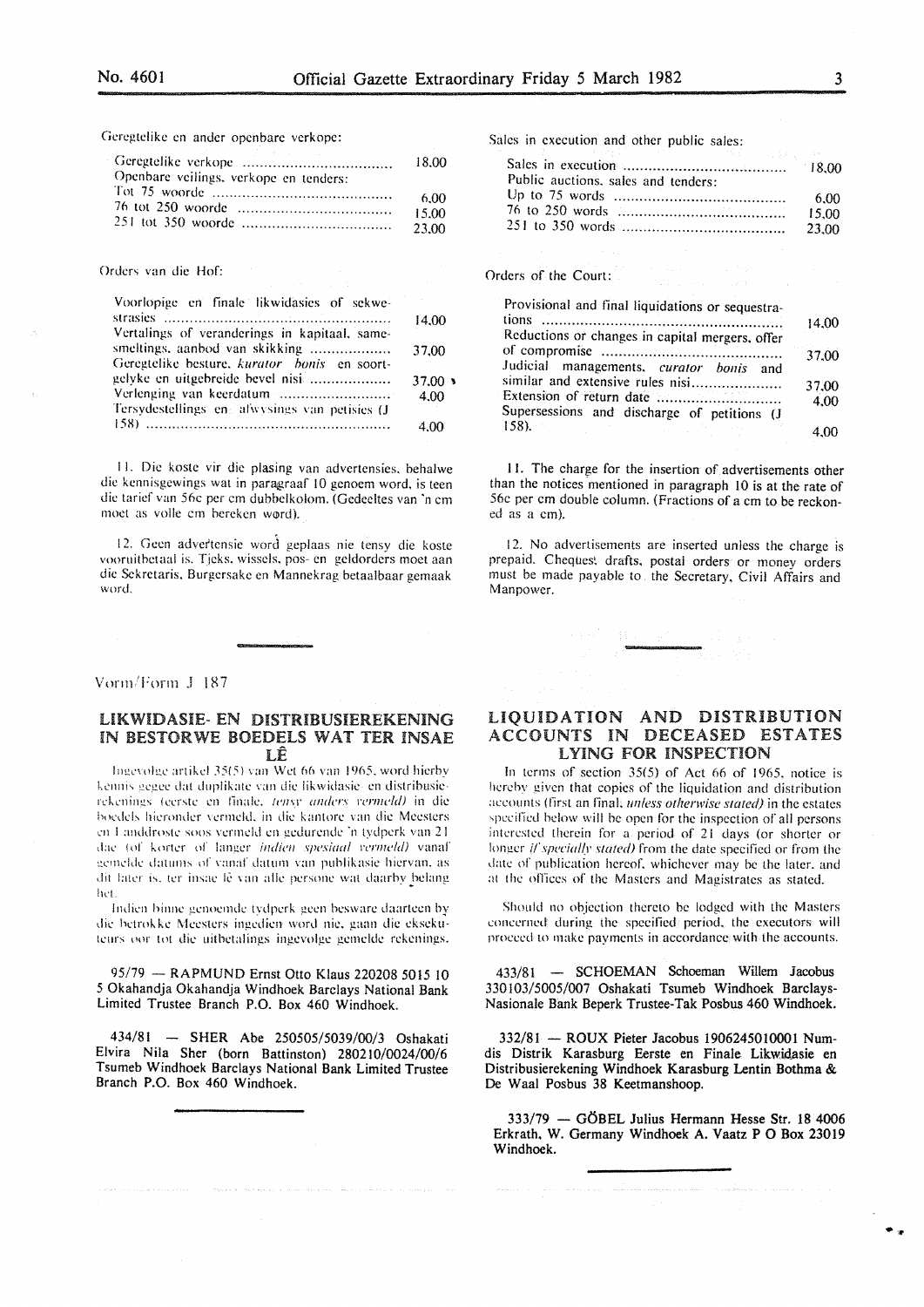Vorm/Form J 193

# KENNISGEWING AAN KREDITEURE IN BESTORWE BOEDELS

Alle persone wat vorderinge het teen die boedels hieronder vermeld, word hierby versoek om hul vorderinge by die betrokkc eksckuteurs en binnc 'n tydperk van 30 dae (of andcrsins soos aangedui) gereken vanaf die datum van publikasic hicrvan in.tc lcwer. Die inligting word verstrek in die volgordc: Bocdclnommcr. familicnaam en voorname. gcboortcdatum. persoonsnommer. laaslc datum. datum oorlede: nagelate eggenoot(note) se name. familienaam. .!.!cboortcdatum en persoonsnommer: naam en adrcs van cksckutcurs of gemagtigde agent, tydperk toegelaat vir lewering van vorderings *indien anders as 30 dae.* 

28/82 - DREYER Johannes Hendrik Windhoek 21.11.1917 1711215015000 Omaruru 12 Januarie 1982. Barclays-Nasionale Bank Beperk Trustee-Tak Posbus 460 Windhoek.

42/82 - DE KOCK Servaas Daniel 9/4/1899 990409 5002 00 6 Garinais Distrik Keetmanshoop 24/1/1982 De Kock Susanna Hermina Catharina Lentin Bothma & De Waal Posbus 38 Keetmanshoop 30 dae Windhoek SW A.

Vorm/Form No. 5!7

#### KENNISGEWING AAN KREDITEURE IN BESTORWE BOEDELS

Aile persone wat vordcringc het teen die bocdcls in die hvlae vermeld, word versoek om sodanige vorderings binne ·n t \ dpcrk van 30 dac (of andcrsins soos aangcdu i) vanaf die datum van publikasie hicrvan by die bctrokkc eksekutcurs in lc lewcr.

68/82 - VISSER Chari Francois 20-03-1927 270320 0010 Ol 7 Tsumeb 07-01-1982 Visser Francina Christina 30 dae Windhoek S.W.A. Standard Bank SWA Ltd. Trustee Branch P.O. Box 2164 Windhoek 9100.

Vonn/Form 519

# LIKWIDASIE EN DISTRIBUSIEREKENING IN BESTORWE BOEDEL WAT TER INSAE LE

Ingevolge artikel 35 (5) van Wet 66 van 1965 word hierby kennis gegee dat die likwidasie- en distribusierekening in die Bncdel in die Byiac vcnncld in die kantorc van die Meester van die Hooggeregshof en Landdros soos vermeld vir 'n tvdperk van 21 dae vanaf die datum van publikasie hiervan (of andersins soos aangedui) ter insae sal lê vir alle persone wat daarby belang het.

Indien geen besware daarteen by die Meester binne die gemelde tydperk ingedien word nie, sal die eksekuteur tot uithetaling daarvolgens oorgaan.

 $505/81$  - COETZEE Margaretha Jacoba Elizabeth de Beer 0108200005008 Keetmanshoop Eerste en Finale-Likwidasie en Distribusierekening 5 Maart 1982 Windhoek Keetmanshoop Standard Bank SWA Bpk. Trustee Tak Posbus 2164, Windhoek 9100.

# NOTICE TO CREDITORS IN DECEASED ESTATES

All persons having claims against the estates mentioned below arc hereby called upon to lodge their claims with the executors concerned. within 30 days (or otherwise as indicated) calculated from the date of publication hereof. The information is given in the following order: Estate numer. surname and christian names. date of birth. identity number. last address. date of death: surviving spouse's names. surname date of birth and identity number: name and address of executor or authorised agent. period allowed for lodgement of claims *if other than 30 days*.

45/82 - VON KLOPMANN Alexander Otto Harald Eduard 12/11/1935 351112 5086 10 1 Opuwo Kaokoland 17/01/1982 30 dae Windhoek Suidwes-Afrika Standard Bank SWA Std. Trustee Branch P.O. Box 2164 Windhoek 9100.

44/82 - RICHTER Johanna Wilhelmina Minne Windhoek 21-08-1926 260821-0014-00-5 Klein Windhoekweg 88 Windhoek J0-12-1981 Izak Johannes Richter 9-09-1913 130909-5015-00-8 Barclays-Nasionale Bank Beperk Trustee-Tak Posbus 460 Windhoek.

## NOTICE TO CREDITORS IN DECEASED **ESTATES**

All persons having claims against the estates specified in the schedule, are called upon to lodge their claims with the executors concerned within a period of 30 days tor otherwise as indicated) from the date of publication hereof.

47/82- KRAUSHAAR Clara Alwine 16-08-1892 Geen Swakopmund 29-11-1981 30 dae Windhoek S.W .A. Standard Bank SWA LTD. Trustee Branch P.O. Box 2164. Windhoek 9100.

### LIQUIDATION AND DISTRIBUTION ACCOUNT IN DECEASED ESTATE LYING FOR INSPECTION

In terms of section 35 (5) of Act 66 of 1965 notice is hereby given that the liquidation and distribution account in the Estate specified in the Schedule will be open for in the inspection of all persons interested therin for a period of 21 davs from the date of publication hereof (or otherwise as indicated) at the offices of the Master of the Supreme Court and Magistrate, as stated.

Should no objection thereto be lodged with the Master during the specified period. the Exceutor will proceed to make payment in accordance therewith.

512/8! - VIUOEN Ernst Lodewikus 2504 4 5002 001 Windhoek Eerste en finale likwidasie en distribusie rekening Viljoen Gesie Maria 05-03-1982 Windhoek Standard Bank SWA Ltd. Trustee Branch P.O. Box 2164 Windhoek 9100.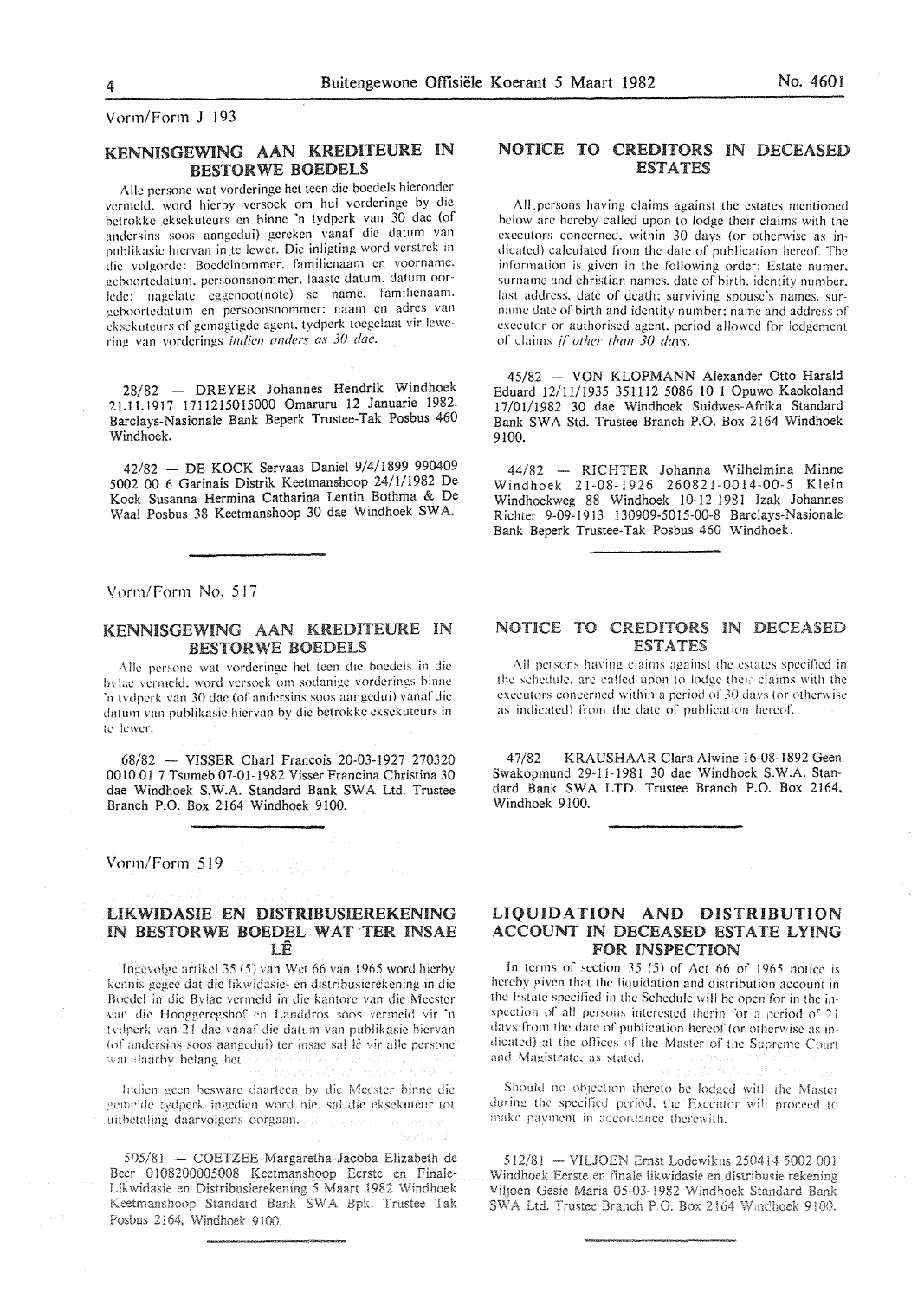#### Vorm/Form 2

# BYEENKOMS VAN SKULDEISERS IN GESEKWESTREERDE BOEDELS OF MAAT-SKAPPYE IN LIKWIDASIE

Ingevolge artikels 41 en 42 van die Insolvensiewet, 1936, a, rtikels 179 en 182 van die Maatskappywet 1926, en ar-<br>tikels 339 en 336 van die Maatskappywet, 1973, word hierby kennis gegee dat 'n byeenkoms van skuldeisers in die gesekwestreerde boedels of maatskappye in likwidasie hieronder vermeld, gehou sal word met aanduiding van die nommer van boedel/maatskappy; die naam en beskrywing van boedel/maatskappy; die datum, uur en plek van byeenkoms en die doe! van byeenkoms.

In 'n plek waarin 'n kantoor van 'n Meester is, word die byeenkoms voor die Meester gehou en in ander plekke voor die Landdros.

#### MEETING OF CREDITORS<br>SEQUESTRATED ESTATES SEQUESTRATED COMPANIES BEING WOUND UP IN OR

Pursuant to sections 41 and 42 of the Insolvency Act, 1936, sections 179 and 182 of the Companies Act, 1926, and sections 339 and 366 of the Companies Act, 1973, notice is hereby given that a meeting of creditors will be held in the sequestrated estate or companies being wound op mentioned below, indicating the number of estate/company; the name and description of estate/company; the date, hour and place of meeting and the purpose of meeting.

Meetings in 'n place in which there is ' Master's Office, will be held before the Master; elsewhere they will be held before the Magistrate.

W10/81 - SWANIBIA CONSTRUCTION (PTY) LTD (IN LIQUIDATION) Wednesday 24th March 1982 at the office of the Master of the Supreme Court Windhoek 2nd meeting of creditors  $-$  further proof of claims. Trust & Mining CO (PTY) LTD P.O. Box 82 Windhoek 9000.

#### Vorm/Form 4

#### LIKWIDASIE-, DISTRIBUSIE **KONTRIBUSIEREKENINGS** GESEKWESTREERDE BOEDELS MAATSKAPPYE IN UKWIDASIE OF IN OF

Ingevolge artikel 108 (2) van die Insolvensiewet, 1936, artikel 136 (2) van die Maatskappywet, 1926, en artikel 406 (3) van die Maatskappywet, 1973, word hierby kennis gegee dat die likwidasie-, distribusie- of kontribusierekenings in die boedels of die maatskappye, na gelang van die geval, hieronder vermeld ter insae van skuldeisers of kontribuante sal lê op die kantore van die Meesters en Landdroste daarin genoem, gedurende 'n tydperk van 14 dae, of die tydperk wat daarin vermeld is, vanaf die datum hieronder vermeld of vanaf die datum van publikasie hiervan, watter datum ok al die laaste is.

W23/74 - INSOLVENT ESTATE R R KRÄMER Seventh supplementary first & final liquidation distribution account at the office of the Master of the Supreme Court Windhoek for a period of 14 days as from the 5th March 1982 D O'Neil Mathews, Trustee Trust & Mining Co *tPTY)*  LTD P.O. Box 82 Windhoek.

第四次, W. 129, 138, 199, 178, 2040, 19

tra any wanideia.

<u>Jalia Kaliffinani i</u>

# LIQUIDATION ACCOUNTS AND PLANS OF DISTRIBUTION OR SONTRIBUTION IN<br>SEOUESTRATED ESTATES OR SEQUESTRATED COMPLANIES BEING WOUND UP

Pursuant to section 108 (2) of the Insolvency Act, 1936, section 136 (2) of the Companies Act. 1926, and section 406 (3) of the Companies Act, 1973, notice is hereby given that the liquidation account and plans of distribution or contribution in the estates or the companies mentioned below will lie open for inspection by creditors or contributories at the offices of the Masters and the Magistrates stated therein. for ' period of 14 days, of for such a period as stated therein, from the dates mentioned below or from the date of publication hereof, whichever may be the later date.

W24/74 - INSOLVENT ESTATE P M GUMS Seventh<br>Supplementary first & final liquidation & Distribution account At the office of the Master of the Supreme Court Windhoek for a pariod of 14 days as from the 5th March 1982 D O'Neil Mathews, Trustee Trust & Mining CO (PTY) LTD P.O. Box 82 Windhoek.

 $W6/81 - INSOLVENT$  ESTATE J G KOEKEMOER First & final liquidation & distribution account at the office of the master of the Supreme Court Windhoek for a period of 14 days as from the 5th March 1982 I R McLaren Trustee Trust & Mining CO (PTY) LTD P.O. Box 82 Windhoek 9000.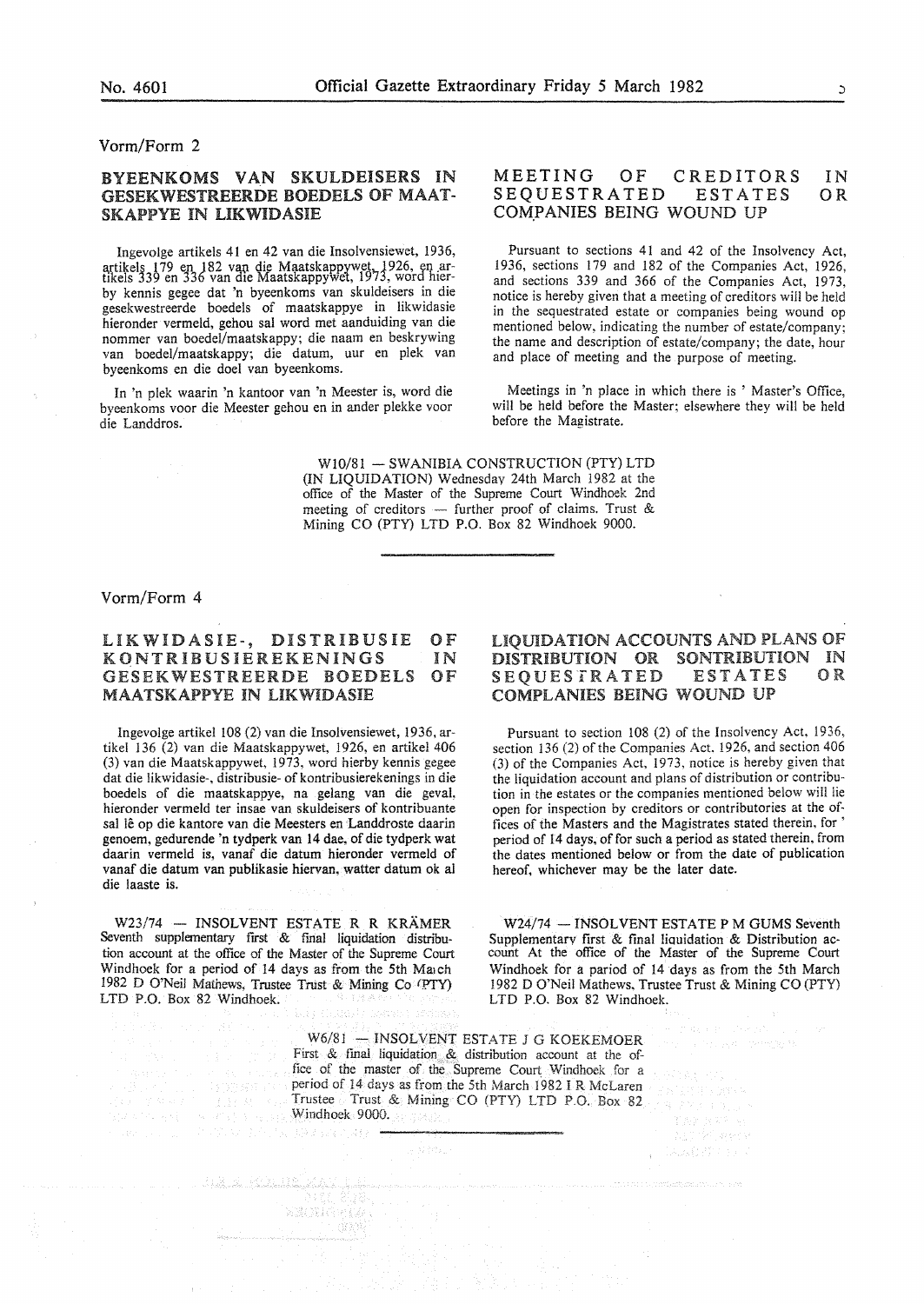ADVERTENSIE VAN VERLORE TRANSPORTAKTE

Hiermee word kennis gegee dat ons voornemens is om aansoek te doen vir 'n gesertifiseerde afskrif van Akte van Transport Nr. T2575/1974 gedateer 9 Oktober 1974

ten gunste van

#### WYNAND PEYPERS (gebore op *5* Oktober 1940)

ten aansien van

- SEKERE Erf Nr. 191 ('n Gedeelte van Erf Nr. 126) GROOTFONTEIN DORP
- GELEE In die Munisipaliteit van Grootfontein Registrasie Afdeling "B"
- GROOT I 411 (Eenduisend Vierhonderd en Elt) Vierkantmeters

Aile persone wat teen die uitreiking van sodanige afskrif beswaar maak. word hierby versoek om dit skriftelik in te dien by die Registrateur van Aktes te Windhoek binne vyf (5) weke na die laaste publikasie van hierdie kennisgewing.

GEDATEER te WINDHOEK hierdie !8de dag van Februarie 1982.

> MULLER & BRAND Posbus 2073 WINDHOEK 9000

#### BOEDEL KENNISGEWING

IN DIE BOEDEL VAN WYLE JACOBUS JOHANNES L!NTVELT IN LEWE GETROUD BINNE GEMEENSKAP MET MARTHA SUSANNA LINTVELT, VOORHEEN WOONAGTIG TE WALVISBAAI EN KARIBIB EN OORLEDE OP 28 JUNIE 1981.

#### BOEDELNOMMER: 277/81 WINDHOEK

Geliewe kennis te neem dat die Eerste en Finale Likwidasie- en Distribusierekening in die bogemelde boedel ter insae lê vanaf datum hiervan vir 'n tydperk van 21 dae by die Landdroskantoor te KARIBIB asook by die Meester van die Hooggeregshof te WINDHOEK.

Indien binne genoemde tydperk geen besware daarteen by die betrokke Meester ingedien word nie gaan die Eksekuteurs oor tot uitbetaling ingevolge gemelde rekenings.

> C L DE JAGER & VAN RENSBURG PROKUREURS VIR DIE EKSEKUTEUR BARCLAYS BANKGEBOU 7de STRAAT POSBUS 224 WALVISBAAI

#### IN DIE HOOGGEREGSHOF VAN SUIDWES-AFRIKA

In die saak tussen:

DIE BANK VAN SUIDWES-AFRIKA/ NAMIBIE BEPERK

en

HANS RUDOLF KAUFMANN

Verweerder

Eiser

KENNISGEWING VAN VERKOPING IN EKSEKUSIE

GELIEWE kennis te neem dat in uitvoering van 'n Vonnis van die Hooggeregshof van Suidwes-Afrika die volgende onroerende eiendom, naamlik -

- SEKERE Gedeelte 17 van die PLAAS KAPPSFARM NR 65
- GELEE in die Buitestedelike Gebied van KAPPSFARM Registrasie-Afdeling "K"
- GROOT 150,4108 (Eenhonderd en Vyftig komma vier een nul agt) Hektare,

in eksekusie verkoop sal word deur die ADJUNK-BALJU, WINDHOEK, by die Hooggeregshof, WINDHOEK, op MAANDAG, die22ste dag van MAART 1982 om 09h00.

Die Voorwaardes van Verkoop is ter insae by die kantoor van die Adjunk-Balju, Omurambaweg Nr. 29, WINDHOEK en by die kantore van die Prokureurs vir die Eiser, Mnre. MULLER & BRAND, Sokolicgebou, John Meinertstraat, WINDHOEK.

GEDATEER te WINDHOEK op die l8de dag van FEBRUARIE-

> (GET) G J MULLER PROKUREUR VIR ElSER MULLER & BRAND SOKOLICGEBOU JOHN MEINERTSTRAAT POSBUS 2073 WINDHOEK REGSVORM B/I 194

NOTICE OF TRANSFER OF BUSINESS

BE PLEASED TO TAKE NOTICE that application will be made at a special sitting of the Licencing Board for the district of OMARURU on 24th March for the transfer of the Butcher licence (Retail) and Fresh Produce licence held by **IBROLD CHRISTIAAN SMOOK and HESTER XOMANNA NEL**, who trade under the name and style of OWARURU VLEIS PRODUKTE on Erven 156(b), 163 and 172, Pank Street, Omaruru as a partnership to **PREDERIK** JURGENS ENGELBRECHT and ENGELA GERTRUIDA NEL WHO WILL CARRY ON BUSINESS IN PARTNERSHIP UNDER THE NAME AND STYLE OF OMARURU SLAGTERY at the same premises.

> H J VAN BILJON & KIE BUS 3516 WINDHOEK 9000